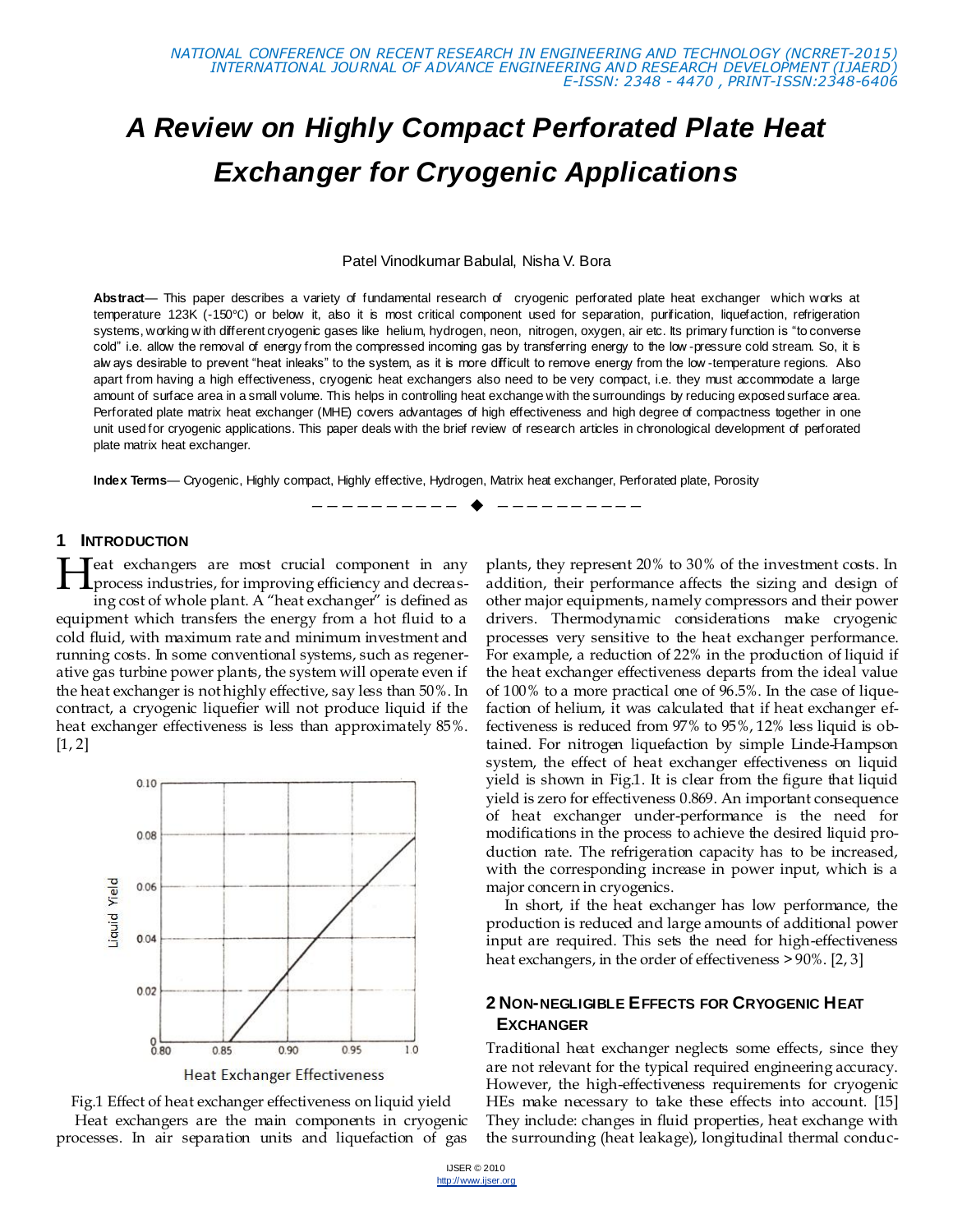tion in the wall, and flow maldistribution. The relative importance of these effects is summarized in Fig. 2.



Fig. 2 Non-negligible effects for cryogenic heat exchanger

For low-efficiency applications, all of them can be neglected. For higher effectiveness requirements, they all need to be considered, in increasing order of accuracy: changes in fluid properties, flow maldistribution, longitudinal conduction and heat leakage. These considerations depend on the particular operating conditions and cover relatively wide and approximate ranges. The following subsections present some details of these effects.

#### **2.1 Changes in fluid Properties**

Main distinctive feature of cryogenic heat transfer is that all constants become variables. For single-phase flow, the main effect is given by changes in the specific heat capacity. In the case of two-phase flow, this is accompanied by large variations in the heat transfer coefficient, as well as density and viscosity. The analysis of high-temperature HEs is not applicable for cryogenic applications.

## **2.2 Flow Maldistribution**

Non-uniformity in fluid flow is one of the primary reasons resulting in a poor heat exchanger performance. This may be attributed to improper design of inlet/outlet port and header configuration, distributor construction and plate corrugations**.** In many scenarios, the flow distribution can deviate from design conditions, usually homogeneous. The causes of maldistribution includes mechanical issues such as fouling, fabrication tolerances, bypass and poor header performance, twophase instabilities, and heat-transfer induced as a consequence of changes in viscosity or density. Flow maldistribution results in a deterioration of performance of single-phase HE, although this effect is only relevant for high efficiency equipment such as those used in cryogenics. The effect on two-phase flow sys-

————————————————

tems is more complicated, and both a reduction and an increase in performance have been observed.

#### **2.3 Longitudinal Thermal Conduction**

This effect reduces the local temperature difference between the working fluids and the separating wall, deteriorating the heat transfer. In the extreme case of infinite thermal conductivity, the performance of a balanced counterflow HE is reduced roughly by half. This effect is more significant in small systems with short conduction lengths, such as perforated-plate, than in the large coil-wound (CWHE) and plate-fin (PFHE) heat exchangers.

#### **2.4 Heat-in-Leakage**

Since cryogenic processes operate at much lower temperaturethan ambient, cryogenic equipment exchanges heat with the surroundings. The development of multilayer insulations has reduced the heat-leakage to a practical minimum. However, when high-effectiveness equipment is required, this effect has to be considered. [3]

# **3 PERFORATED PLATE MATRIX HEAT EXCHANGER**

Perforated plate exchangers consist of stacks of parallel perforated metal plates of high thermal conductivity with gaps between the plates formed by spacers of plastic or other lowconductivity material. The spacers are firmly bonded to the metal plates. They serve not only to minimize conduction from one plate to another but also to separate the highpressure and low-pressure gas streams and confine their flow to particular clusters of perforations in the plates. The compact model of perforated plate heat exchanger is shown in Fig. 3.



Fig. 3 Compact perforated plate heat exchanger

The working principle of the perforated plate exchanger is shown in Fig. 4. It is also called rectangular perforated plate heat exchanger. It consists of a large number of parallel perforated plates with gaps between the plates. The plates are made of high-conductivity metal (copper or aluminium) but the spacers between the perforated plates are constructed of lowconductivity material (plastic or stainless steel). The spacers

*Author Patel Vinodkumar Babulal is currently pursuing master's degree program in Mechanical engineering (Cryogenic engineering) in L. D. College of Engineering, Ahmedabad, Gujarat Technological University, Gujarat, India.*

*PH-9998815170. E-mail: vbpatelkamli@yahoomail.com*

*Co-Author Nisha V. Bora is currentl working as a Associate Professor in Mechanical engineering, L. D. College of Engineering, Ahmedabad, Gujarat, India.*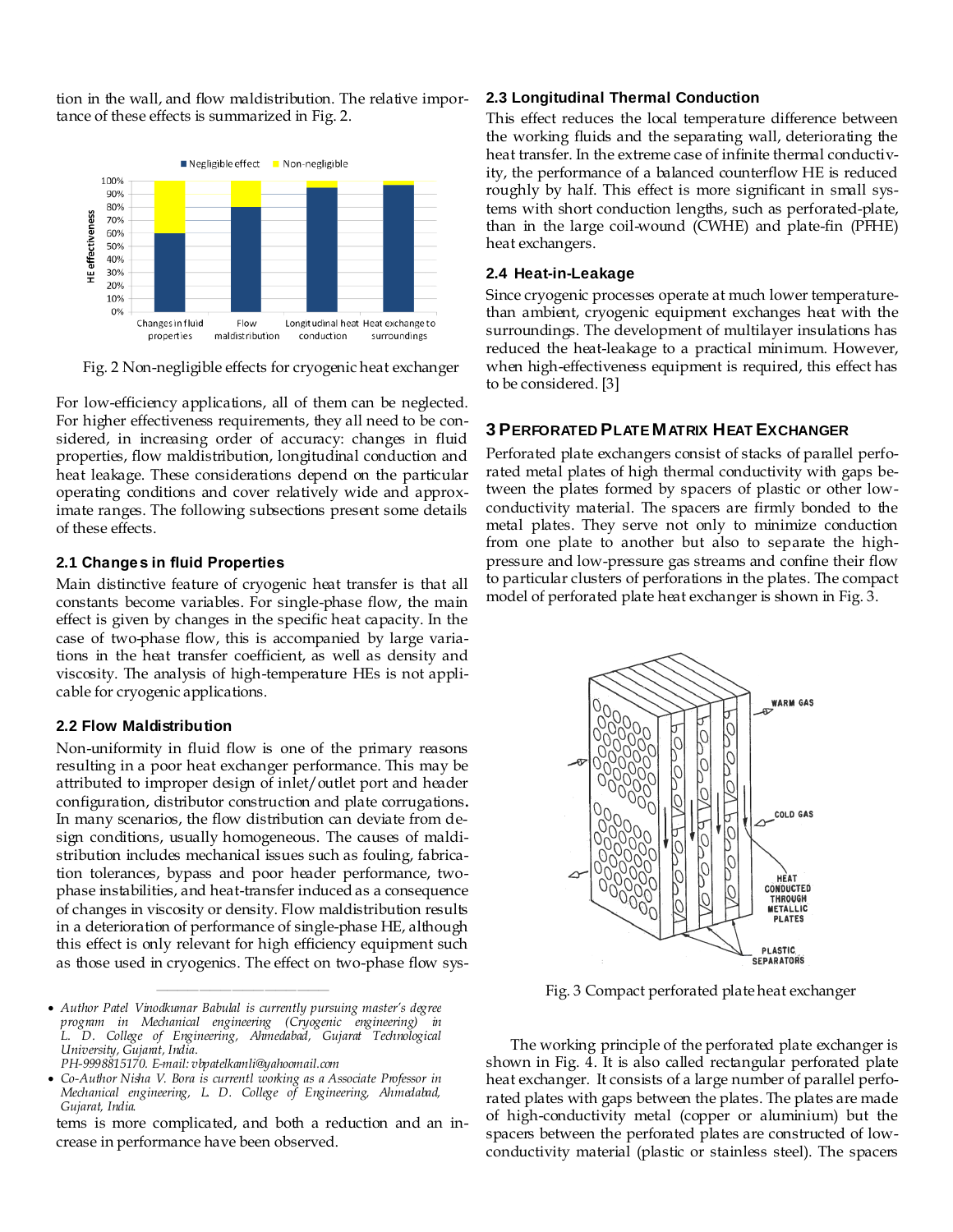are bonded to the metal plates and serve to minimize thermal conduction between the plates and confine the high-pressure and low-pressure flows to selected clusters of perforations on the plates.



Fig. 4 Working principal perforated plate heat exchanger

The fluids flow in counter-flow direction and heat transfer occurs laterally from one stream to another through the plates. Very small perforations can be made in the plates so that a large heat transfer surface area per unit volume can be developed. The gaps between plates allow a very uniform flow across the section. Moreover, since the length/diameter ratio is very small for each hole in the plate. So, the thermal and hydrodynamic boundary layers are broken up before they have a chance to become fully developed. This results in very high heat transfer coefficient and consequently high friction factors. [4, 5]

# **4 CHRONOLOGICAL DEVELOPMENT OF PERFORATED PLATE MATRIX HEAT EXCHANGER**

The necessity of high effectiveness in a small volume has led to the development of perforated plate matrix heat exchangers (MHE) for cryogenic applications. The survey for perforated plate heat exchanger with Investigator and Year is summarized as follows.

**McMahon et al. (1949) [5]** was the first introducer of perforated plate matrix HE. He has used aluminium as a perforated plate material and thin neoprene gaskets (die cut) as a spacer material (served to separate the fluid streams, provide gas tight seal at liquid air temperature).

Fabrication and bonding technique: Cast aluminium header at each end, held together by steel tie rods. Construction is simple & easy to repair. Application: For production of liquid oxygen.

**Garwin R.L. (1966) [5]** had investigated and first time patented circular geometry. Spacer material: Neoprene & nylon (not very successful, as developed sealing problem at low

temperature, particularly after thermal cycling). Fabrication and bonding technique: Cylindrical geometry (For elemination of leakage of gas to surround-ings), Use of springs at both ends (For compensate dif-ferential concentration between heat exchanger core & support structure on cooling).

**London A.L (1966) [5]** had given the heat transfer correlations for developing flow in matrix heat exchanger. He suggested that length to diameter ratio of perforated plate between 0.3 and 4.0 give high heat transfer coefficient. Flow through the tubular portion (length/diameter ratio) can be considered as developing flow associated with high heat transfer coefficient.

**Fleming R.B. (1967) [5]** had used perforated plate material: Copper (thermal conductivity, k=400 W/mK), Spacer material: Stainless steel (k=12 W/mK).

Fabrication and bonding technique: Bonded together by soldering, brazing or diffusion (solid state) welding. His work was first time patented as porous metal heat exchanger of US Patent 3 433 299 (1969).

Advantages: Thermal stresses developed during bonding and operation is small because of close coefficients of expansion of copper and stainless steel. The probability of forming hermetic seals between two metals is much higher than between a metal and a plastic. A metal shows less deterioration in ductility on ageing than plastics.

**Vonk G. (1968) [6]** had introduced bonding technology for both 1. Wire screen & resin and 2. Perforated plate & plastic spacer heat exchangers.

**General Electric Corporation, USA (1969) [5]** had lead to development of matrix heat exchanger made of perforated plate material: aluminium and spacer material: plastic (k< 1W/mK) for helium liquefier development program. The exact specifications of the plastics and the adhesives used have not been published in open literature.

**Fleming R.B. (1969) [7]** had done modelling work of matrix heat exchanger. He was considering perforated plate as fin or the secondary surface with certain fin efficiency. Fleming considered the effect of axial conduction and expressed his results in terms of an apparent NTU (Number of transfer units).

Fleming got good agreement between computed and experimental performance for the range of exchangers that he constructed. The small flow passage (typically 0.3-1.0 mm diameter) ensures high heat transfer coefficient & high surface area density.

**Ostbo, K.R.A (1969) [5]** had patented a matrix ex-changer with demountable seals for use in liquid to liquid and liquid to gas heat exchangers at near ambient temperatures. Although demountable assembly had advantages such as flexibility, reusability and low cost. Elastomeric gaskets pose serious problems, as they tend to harden at low temperatures and develop cracks on temperature cycling.

**Kim J.C., Qvale E.B. (1971) [8]** had given alternative approach to matrix heat exchanger design. They have used a pin fin model to represent wire screen exchangers, but their results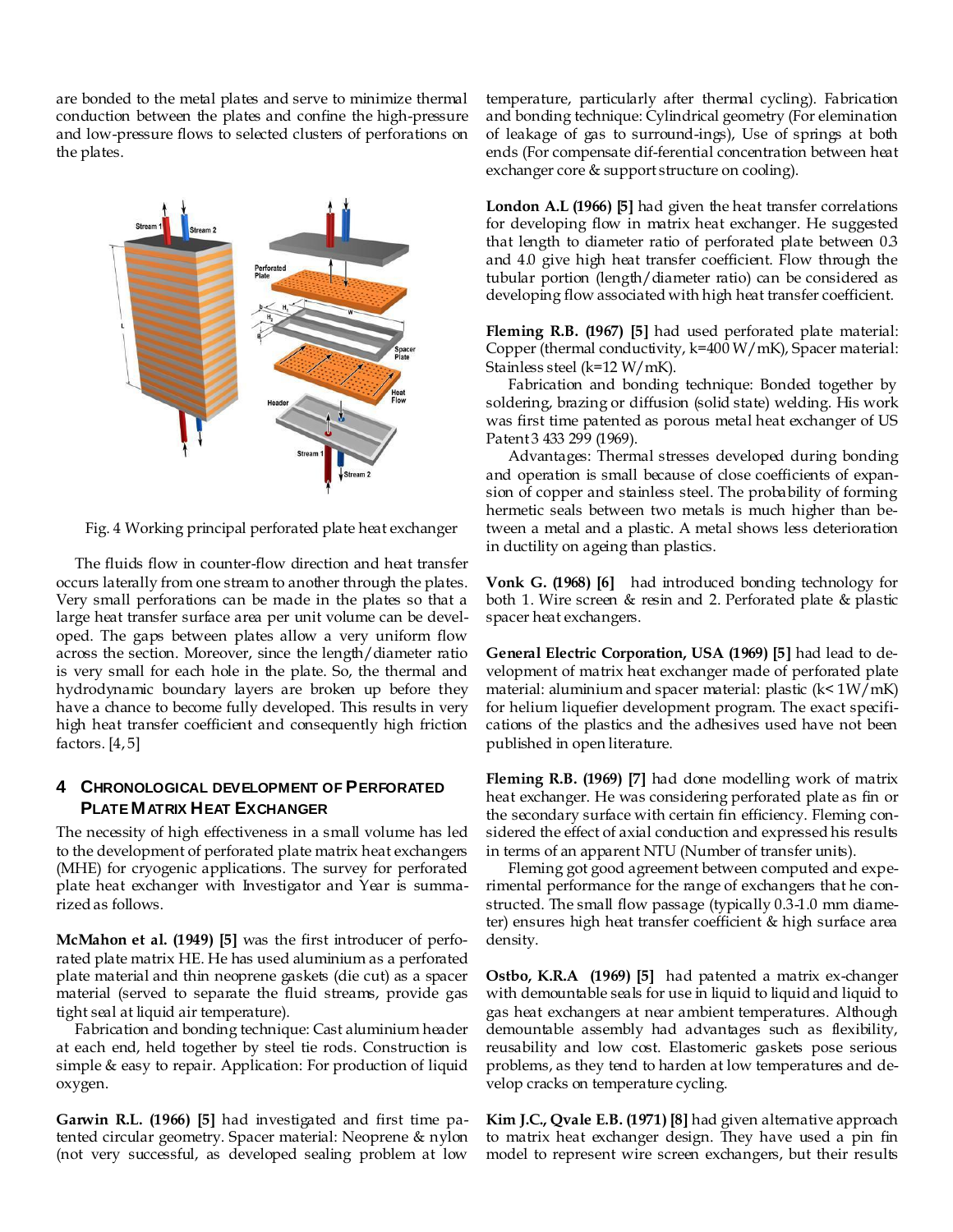are also applicable to perforated plate units.

**Lins R.C, Elkan M.A (1975) [5]** had used perforated plate material as woven wire screens in perforated plate type heat exchanger.

**Orlov V.K. (1978) [5]** had shown that the heat transfer coefficient and friction factor do not vary significantly with spacer thickness. In 1980 they had shown that the heat transfer coefficient and friction factor do not vary significantly with spacer thickness.

**Sarangi S., Barclay J.A (1984) [5]** had shown that the maximum attainable NTU per plate is 1.0. Experimental results, recently reported by Hubbell and Cain (1986), support this conclusion.

**Hitachi Corporation, Japan (1986) [5]** had developed perforated plate matrix heat exchanger for use in a small Claude cycle cryorefrigerator based on microturbine expander.

**Merida W.R, Barclay J.A (1998) [9]** had reported that in the second stage regenerator of Gifford-McMahon cryocooler, use of perforated Nd(neodymium) plates instead of packed bed of particles, large cooling capacity achieved by reducing effective porosity thereby increasing the thermal mass per unit volume.

**Frangois Viargues, Gerard Claudet, Peter Seyfert (1994) [10]** had presented the paper on "Construction and Preliminary Testing of Perforated-Plate Heat Exchangers" will concentrate on combine pressure losses in the cold gas stream is as low as a few milli-bars with thermal efficiencies close to 95 %. The only way to achieve this goal is to provide large flow crosssections and short flow paths. In conventional aluminium plate-fin exchangers, design concept produces large heat losses by axial conduction through the body of the exchanger made of high conductivity material. As a result, the thermal efficiency drops dramatically. Coiled tube exchangers have the same disadvantage.

Perforated-plate heat exchangers seem to offer better overall performance than plate-fin heat exchanger, by virtue of their particular configuration they allow high thermal conductance in transverse direction while low thermal conductance in axial direction. They had select copper as a perforated plates, stainless steel as a spacers, hole diameter less than 1 mm, plate & spacer thickness=0.5 mm for heat exchanger.

**Guo Tingwei, Zhu Tingying, Hu Jichuan and Gong Linghui (1996) [11]** had reported that Claude-cycle cryogenic refrigerators require a highly effective compact counter-flow heat exchanger. Perforated-plate heat exchangers have been gradually developed so as to satisfy these needs. In the design of a perforated-plate heat exchanger, the plate thickness, hole diameter, hole centre pitch (porosity) and plate pitch are very important geometric parameters.

**O.P. Anashkin, V.E. Keilin, V.M. Patrikeev (1976) [12]** had noted that, the more efficient and portable heat exchanger is one of the more important project in cryogenic engineering for improving heat transfer. Vonk G. and Fleming R.B. described heat exchangers with large heat transfer surface area per unit volume. The heat transfer surface area per unit volume of perforated-plate heat exchangers can be as high as  $6000 \text{ m}^2/\text{m}^3$ , which is about ten times higher than the corresponding value for conventional heat exchangers. They had used copper plate thickness=0.5 mm, spacer plate thickness=0.3 mm, hole diameter=1.5 mm, hole pitch=2.0 mm for their research work.

**G. Venkatarathnam, Sunil Sarangi (1990) [5]** had presented paper on "Matrix heat exchangers and their application in cryogenic systems‖. This paper traces the different methods of fabrication, heat transfer and fluid flow characteristics and some basis of design of the perforated plate MHE. They reported that, "This work was supported by the Department of Non-Conventional Energy Sources, Ministry of Energy, Government of India under the project, Liquid hydrogen: production, storage and transfer."

**Michael J. Nilles, Myron E. Calkins, Michael L. Dingus, John B. Hendricks (1995) [13]** had reported that the principal reason for developing perforated plate heat exchangers is that they are extremely compact. Perforated plate heat exchangers are ideal for high flow rate applications, since the resulting exchanger is almost certain to be smaller than a comparable exchanger of different design. Because longitudinal thermal conductivity can be separately controlled by the choice of spacer material, perforated plate heat exchangers may also offer significant advantages in low flow rate, low pressure drop applications.

**K. Krishnakumar, G. Venkatarathnam (2003) [14]** had noted that conventional cryogenic heat exchangers such as coiled tube heat exchangers of Hampson and Collins types and brazed aluminum plate fin exchangers are not suitable for small systems used in satellites. Because of the large longitudinal (axial) heat conduction through the walls and the heat leak from ambient, which limit the maximum achievable effectiveness to about 92%. In a perforated plate heat exchanger the flow cross-section changes continuously between that of the perforations and the spacer, the perforations being smaller than the spacer. Consequently, the fluid undergoes alternate expansion and contraction as it flows through the exchanger. Because of the interruption of the boundary layer at every plate, the flow through the tubular portion can be considered as developing flow, associated with high heat transfer coefficient. They had suggested length (plate thickness) to diameter ratio=0.3-4.0, flow passage=0.3-1.0 mm in diameter.

# **5 COMPACT SIZING OF PERFORATED PLATE MATRIX HEAT EXCHANGER**

G. Venkatarathnam had presented a paper on, "A Straightforward Method for the Sizing of Perforated Plate Matrix Heat Exchangers". In this paper closed-form expressions are presented for the effectiveness of matrix heat exchangers in terms of different resistances. These expressions can be used to determine the effectiveness of matrix heat exchangers of any shape (circular, rectangular etc.). Based on these expressions, a procedure is developed for the sizing of balanced flow perforated plate matrix heat exchangers.